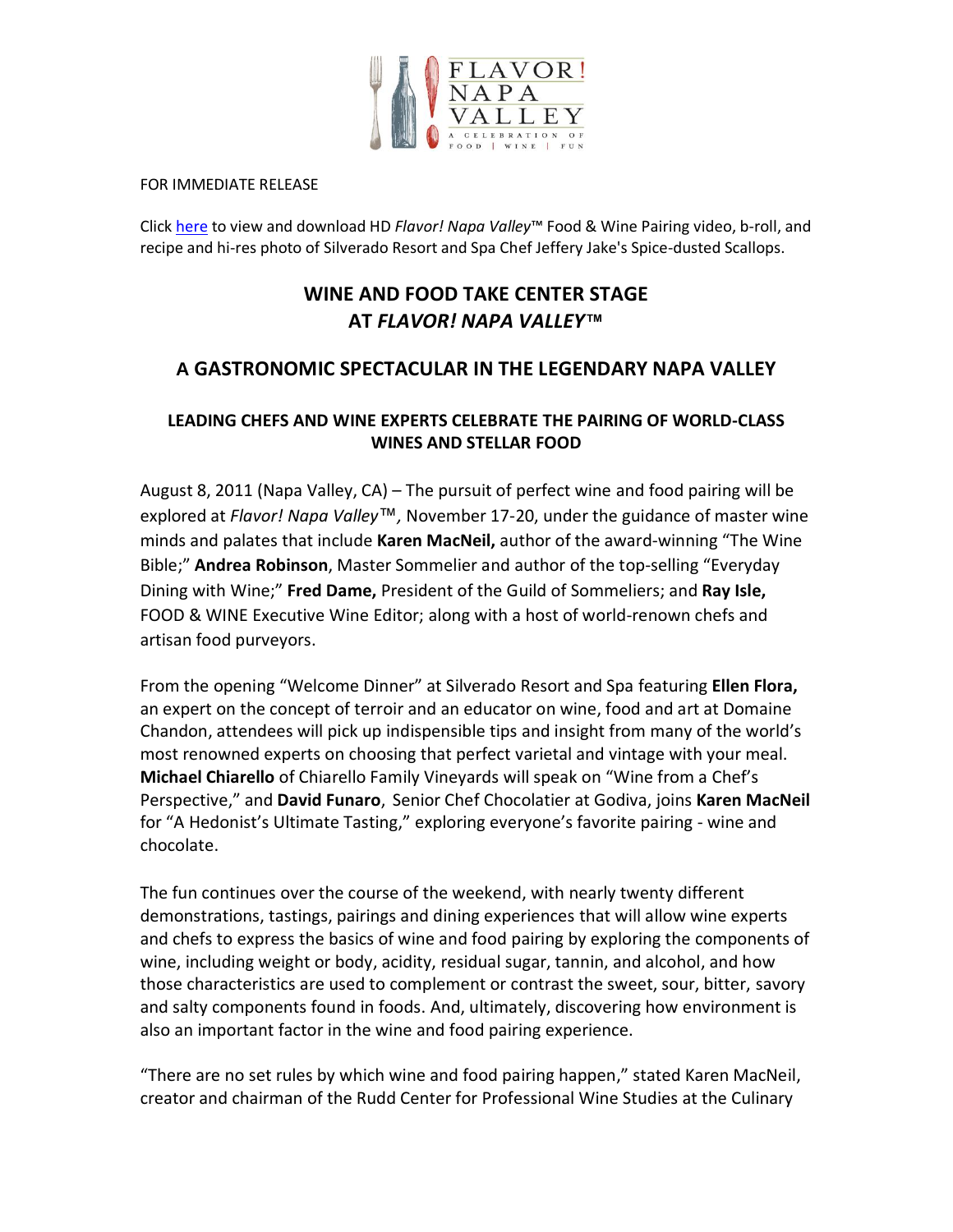Institute of America at Greystone. "I say it's wine, food and mood! It's how you feel, the environment, all conspiring to create something that is delicious to all your senses."

Napa Valley favorite, Chef **Bob Hurley** of Hurley's Restaurant in Yountville, will participate in the ultimate food and wine pairing event, The Appellation Trail: Tasting Napa Valley, held at The Culinary Instritue of America at Greystone in St. Helena. Over 100 wineries from the Napa Valley have been carefully selected and paired with over two-dozen of Napa Valley's best restaurants, combining the Valley's unique microclimates and sub-appellations, along with the farm-to-table cuisine of the region. The Appellation Trail showcases how the Napa Valley's vintners and chefs work in harmony to create magical culinary marriages. Hurley notes, "…taste the wine, taste the food, and see what you think. It's all a matter of balance and how balance is represented to your palate - only you can make that determination. It's what pleases you and tastes good to you."

During four days of events, master sommeliers and wine experts will take tasters through some of the Valley's most iconic wines, and a "curated" wine dinner with many of the Napa Valley's most prominent winemakers will guide guests through the exquisite food pairings at the "Dinner with the Napa Valley Winemakers" held at Silverado Resort and Spa.

*Flavor! Napa Valley*™ is scheduled for November 17-20. Individual event tickets range from \$95 To \$250, with most events ticketed at the \$95 level. A special "Napa Valley Lover" ticket package is also available at \$475, which includes entry into many of the events during the four-day festival, and special *Flavor! Napa Valley*™ room packages are available at many of the finest Napa Valley hotels and inns.

Tickets for many of the up-close and personal culinary classes and demonstrations are limited, and are available through the *Flavor! Napa Valley*™ website at [www.flavornapavalley.com.](http://www.flavornapavalley.com/) For more information on tickets, along with the complete *Flavor! Napa Valley*™ event schedule, including information on extending your stay in order to experience all that the legendary Napa Valley has to offer, please visit [www.flavornapavalley.com,](http://www.flavornapavalley.com/) facebook at [http://www.facebook.com/FlavorNapaValley,](http://www.facebook.com/FlavorNapaValley) and follow @FlavorNV on Twitter.

###

### **About** *Flavor! Napa Valley***™**

The 2011 inaugural four-day *Flavor! Napa Valley*™ Celebration of Wine, Food & Fun is an annual event that features world-class Napa Valley wines alongside regional chefs and/or graduates of The Culinary Institute of America's culinary education programs. Net proceeds from the event support programs and scholarships at the CIA's Greystone Campus in St. Helena. The event is hosted by founding sponsors Silverado Resort and Spa and Dolce Hotels in partnership with the Napa Valley Destination Council, The